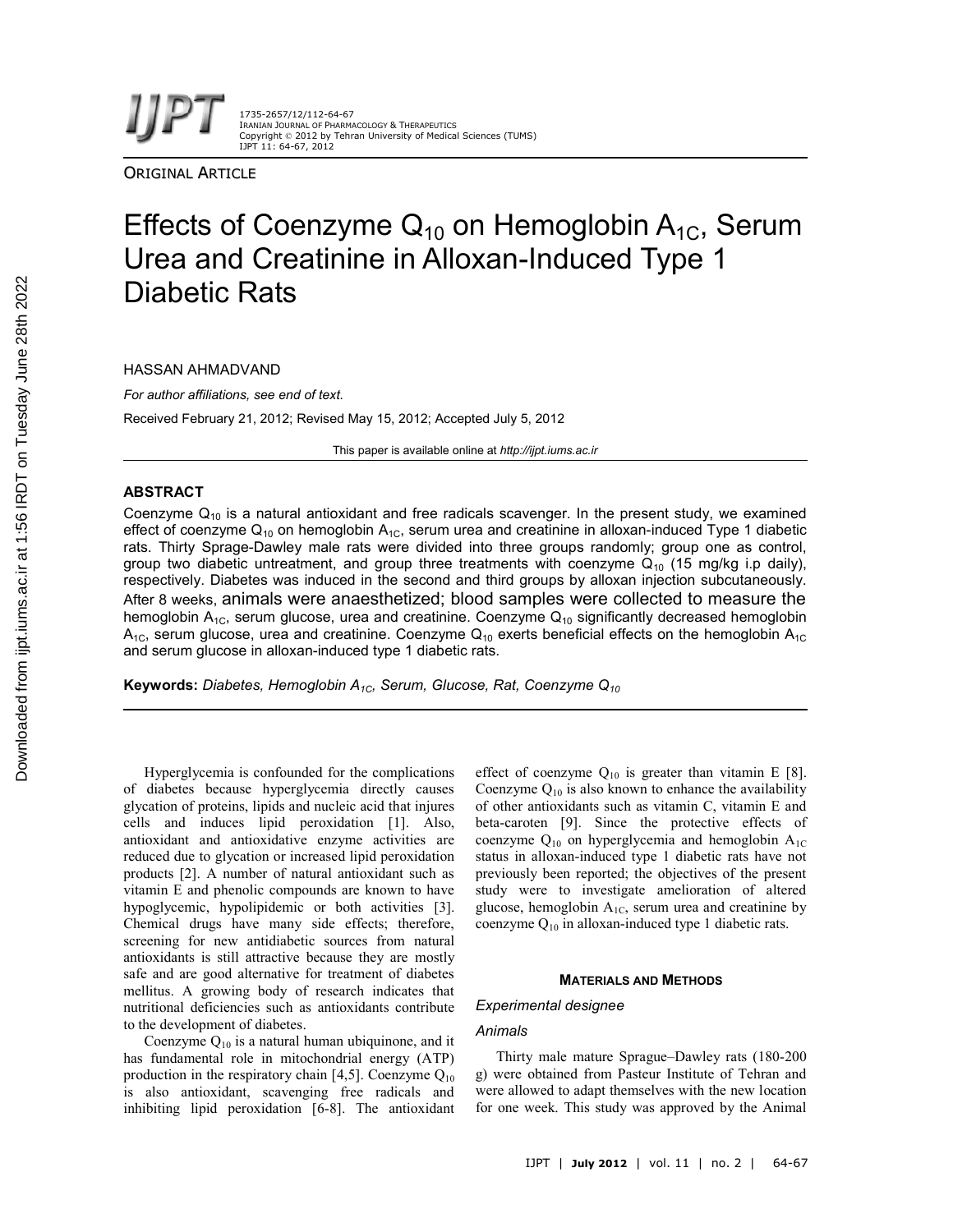## **Effects of** *coenzyme* **Q<sub>10</sub> on hemoglobin A<sub>1C</sub> is a contract of the set of the set of the set of the set of the set of the set of the set of the set of the set of the set of the set of the set of the set of the set of th**

Ethics Committee of the Medical University of Lorestan



**Fig 1.** The effect of coenzyme  $Q_{10}$  on hemoglobin  $A_{1C}$  in alloxaninduced diabetic rats.

\**p* < 0.05 as compared with control group.

#*p* < 0.05 as compared with diabetic without treatment group.



Fig 2. The effect of coenzyme Q<sub>10</sub> on serum glucose in alloxaninduced diabetic rats.

\**p* < 0.05 as compared with control group.

#*p* < 0.05 as compared with diabetic without treatment group.

with accordance to the National Health and Medical Research Council guidelines. The rats were divided to three groups (10 per each). The studied groups were as follows: group 1 as control, group 2 as diabetic without treatment and 3rd group as diabetic treatment with coenzyme O<sub>10</sub>.

## *Diabetes induction*

Diabetes was induced after overnight fasting in the second and third groups by injection of alloxan monohydrate (120 mg/kg) subcutaneously [10]. Beta cell degradation by alloxan leads to release of more insulin. Because of acute hypoglycemia, the rats received 10% sucrose solution for 48 h instead of drinking water. Five days after induction of diabetes, blood samples were gathered from the end part of tails. Blood glucose was measured by glucometer and the rats with blood glucose level  $\geq 300$  mg/dl (16.7 mmol/L) were considered as diabetic [11-13]. During the first five days after diabetes induction, 1-3 rats per group died because of alloxan toxicity. The rats were kept at 12/12 dark/light period in 21±3 °C temperature. All animals were allowed free access to food and water *ad libitum* during the experiment. The third group was treated with coenzyme  $Q_{10}$  by 15 mg/kg i.p daily [12]. The treatment was begun at the first day of diabetes induction. After 8 weeks treatment, animals were anesthetized (Nesdonal 50 mg/kg, i.p.), blood samples were obtained from hearts and allowed to clot for 20 minutes in laboratory temperature and then centrifuged at 3000 rpm for 10 minutes for serum separation [13]. Also, blood sample were used to measure the hemoglobin A1C.

# *Level of hemoglobin A1C, serum glucose, urea and creatinine*

The hemoglobin  $A_{1C}$  was determined using a hemoglobin A<sub>1C</sub> assay kit (Randox Lab., Ltd., UK) according to the manufacturer's protocol. Also glucose, urea and creatinine in the serum were determined by biochemical analyzer using commercial kits (Olympus AU-600, Tokyo, Japan).

## *Statistical analysis*

All values were expressed as mean  $\pm$  SEM. The data were compared between groups by Mann-Whitney U test. Statistical analyses were performed using the SPSS 13 for windows software. A  $p$  value of  $\leq$  0.05 was considered statistically significant.

#### **RESULTS**

The level of hemoglobin  $A_{1C}$  in the untreated diabetic rats was significantly (1.58-fold) higher than that of control animals. The treatment of diabetic animal with coenzyme  $Q_{10}$  could significantly (20%) inhibit the increase of hemoglobin  $A_{1C}$  in comparison with the untreated diabetic animals (Fig 1). The level of glucose in the untreated diabetic rats was significantly (4.5-fold) higher than that of control animals. The treatment of diabetic animal with coenzyme  $Q_{10}$  could significantly (21%) inhibit the increase of glucose in comparison with the untreated diabetic animals (Fig 2). The level of urea in the untreated diabetic rats was significantly (1.5 fold) higher than that of control animals. The treatment of diabetic animal with coenzyme  $Q_{10}$  could significantly (29.5%) inhibit the increase of urea in comparison with the untreated diabetic animals (Fig 3). The level of creatinine in the untreated diabetic rats was significantly (1.3-fold) higher than that of control animals. The treatment of diabetic animal with coenzyme  $Q_{10}$  could significantly (14.5%) inhibit the increase *of* creatinine in comparison with the untreated diabetic animals (Fig 4).

## **DISCUSSION**

Diabetes significantly increased serum urea and creatinine in comparison with the control group. Elevations of serum urea and creatinine were confirmed with development of diabetic nephropaty in the untreated diabetic rats [14]. Treatment of diabetic animals with coenzyme  $Q_{10}$  significantly inhibited increase of serum urea and creatinine and progression of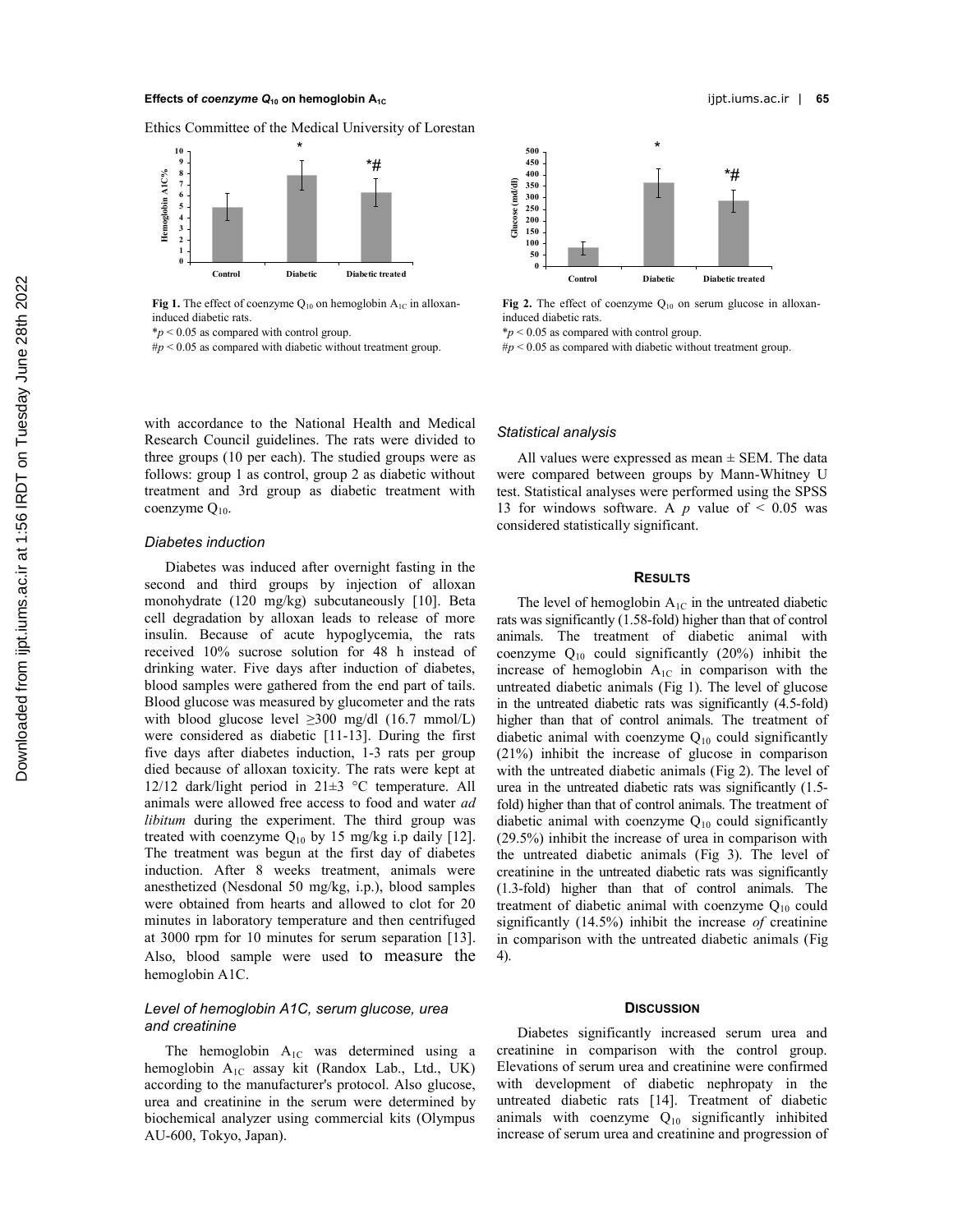

Fig 3. The effect of coenzyme Q<sub>10</sub> on serum urea in alloxaninduced diabetic rats.

\**p* < 0.05 as compared with control group.

#*p* < 0.05 as compared with diabetic without treatment group.



Fig 4. The effect of coenzyme Q<sub>10</sub> on serum creatinine in alloxaninduced diabetic rats.

\**p* < 0.05 as compared with control group.

#*p* < 0.05 as compared with diabetic without treatment group.

diabetic nephropathy.in comparison with the untreated diabetic animals. This study showed that coenzyme  $Q_{10}$ has beneficial effects, in reduction the increased hemoglobin  $A_{1C}$  had protective effects on hyperglysemia in alloxan-induced diabetic rats. There are much evidence that oxidative stress play a key role in the most pathogenic pathway of diabetic injuries. Free radicals such as superoxide can induce cell and tissue injuries throughout lipid peroxidation and increase carcinogenesis, inflammation, early aging, cardiovascular diseases and tissue damage in diabetes [15,16]. Antioxidants such as vitamin E, coenzyme  $O_{10}$ and antioxidant enzymes protect the cells against oxidative-stress-mediated cellular injuries by converting the toxic free radicals to non-toxic products [17,18]. There are reports that natural antioxidant such as vitamin E [19], caffeic acid [20,21], lipoic acid, quercetin [22], melatonin [23] and natural phenolic compounds have protective effects on hyperglcemia in diabetics disease [24,25]. Also, these compounds could reduce hemoglobin  $A_{1C}$  level in diabetic patients [17-25]. There are reports that coenzyme  $Q_{10}$  have protective effects on lipid peroxidation and in vitro or in vivo LDL oxidation. The inhibitory effect of coenzyme  $Q_{10}$  on LDL oxidation is better than vitamin E [26]. Researchers showed coenzyme  $Q_{10}$  could reduce serum lipid peroxidation level in diabetic patients [26]. Moreover, researchers showed coenzyme Q<sub>10</sub> could reduce serum lipid peroxidation level in patients with coronary artery diseases [27].

Results of our study are in accordance with other researchers' study that showed coenzyme  $Q_{10}$  similar to others antioxidants such as vitamin E and lipoic acid could reduce hemoglobin  $A_{1C}$  and prevent could reduce hemoglobin  $A_{1C}$  and prevent hyperglycemia. Therefore, natural antioxidant with protective effects on hyperglycemia could prevent or be helpful in reducing the complications that related to hyperglycemia in diabetes patients. Although the detailed molecular protective mechanisms of coenzyme  $Q_{10}$  can not be fully explained by our results, our results are satisfactory. Coenzyme  $Q_{10}$  as lipid soluble antioxidant with multi beneficial properties can be introduced to diabetic patients without diabetic nephropathy for inhibition of progression of diabetic

nephropathy. This study showed that coenzyme Q10 has beneficial effects in decreasing the elevated hemoglobin A1C, urea and creatinine and protective effects on hyperglycemia in alloxan-induced diabetic rats. Hence, attenuation of hyperglycemia, hemoglobin  $A_{1C}$ , urea and creatinine can decrease diabetic complication such as nephropathy in diabetic patients.

#### **ACKNOWLEDGEMENT**

The authors wish to thank Deputy of Research and Razi Herbal Research Center of Lorestan Medical University, Lorestan. Iran.

## **REFERENCES**

- 1. Lin Y, Sun Z. Current views on type 2 diabetes. *J Endocrinol* 2010; 204:1-11.
- 2. Maritim AC, Sanders RA, Watkins JB. Diabetes, Oxidative Stress, and Antioxidants: A Review. *J Biochem Mol Toxicol* 2003; 17:24-38.
- 3. Drissi A, Girona J, Cherki M, Godàs G, Derouiche A, El Messal M, Saile R, Kettani A, Solà R, Masana L, Adlouni A. Evidence of hypolipemiant and antioxidant properties of argan oil derived from the argan tree (Argania spinosa). *Clin Nutr* 2004; 23:1159- 66.
- 4. Littarru GP, Tiano L. Bioenergetic and antioxidant properties of coenzyme Q10: recent developments. *Mol Biotechnol* 2007; 37:31-7.
- 5. Somayajulu M, McCarthy S, Hung M, Sikorska M, Borowy-Borowski H, Pandey S. Role of mitochondria in neuronal cell death induced by oxidative stress; neuroprotection by Coenzyme Q10. *Neurobiol Dis* 2005; 18:618-27.
- 6. Bélanger MC, Mirault ME, Dewailly E, Berthiaume L, Julien P. Environmental contaminants and redox status of coenzyme Q10 and vitamin E in Inuit from Nunavik. *Metabolism* 2008; 57:927- 33.
- 7. Mabuchi H, Higashikata T, Kawashiri M, Katsuda S, Mizuno M, Nohara A, Inazu A, Koizumi J, Kobayashi J. Reduction of serum ubiquinol-10 and ubiquinone-10 levels by atorvastatin in hypercholesterolemic patients. *J Atheroscler Thromb* 2005; 12:111-9.
- 8. Niklowitz P, Menke T, Andler W, Okun JG. Simultaneous analysis of coenzyme Q10 in plasma, erythrocytes and platelets: comparison of the antioxidant level in blood cells and their